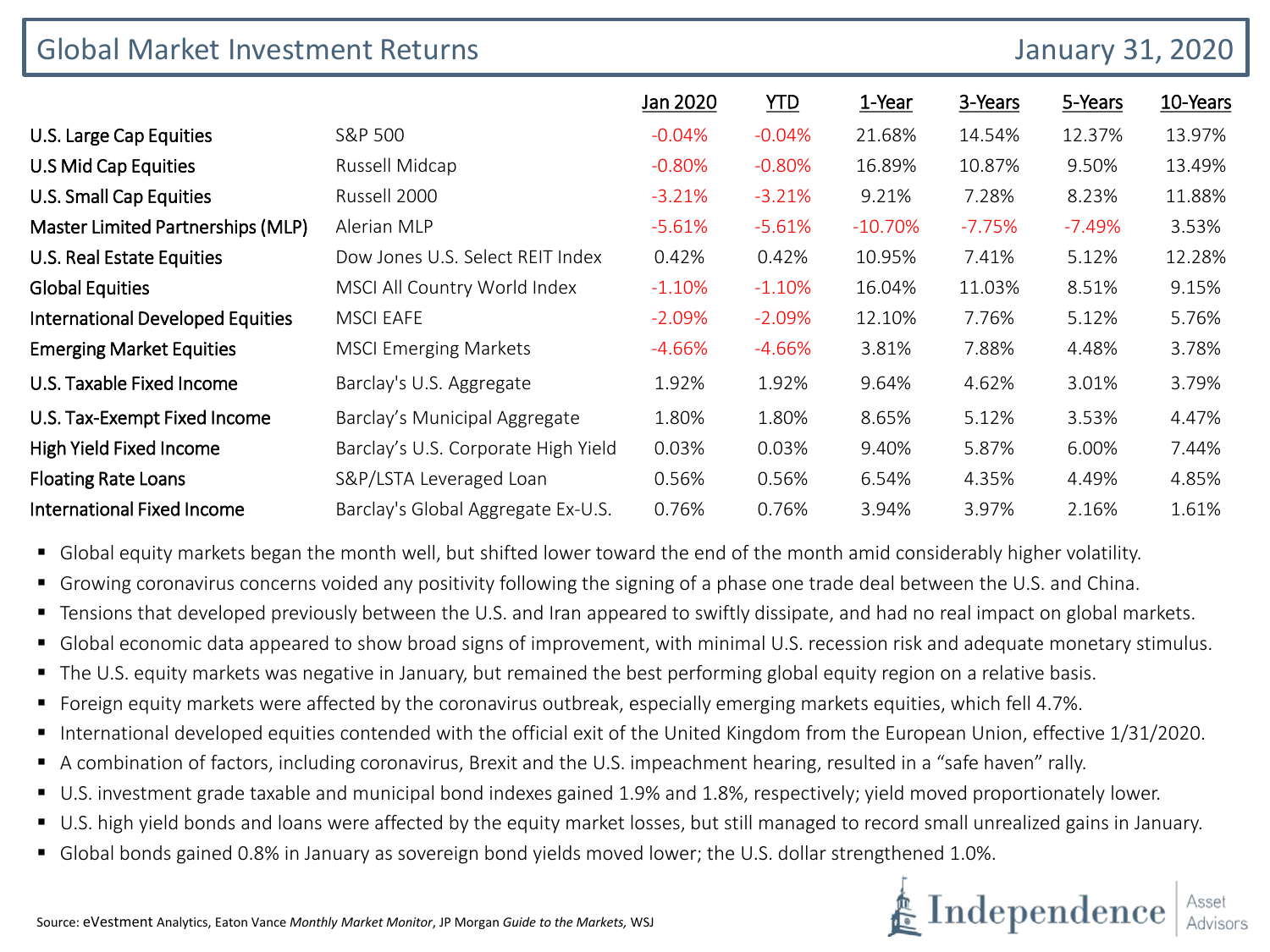- The U.S. dollar strengthened 2.0% against the Canadian dollar in January.
- The Bank of Canada did not adjust its benchmark rate when it met in January, maintaining a 1.75% interest rate.
- The decision to maintain rates came as a surprise amid weaker economic guidance:
	- Consumer spending slowed during the second half of 2019 and the short-term forecast shows additional weakness.
	- There is a meaningful downside risk to the outlook for inflation.
	- Prices linked to short-term interest rates put the odds of a rate cut in 2020 at nearly zero.
	- On the bright side, the jobless rate is historically low, wages are rising and the housing market has stabilized.
	- However, the Bank of Canada slashed its forecast for fourth quarter growth to an annual rate of only 0.3% (1.6% 2020 forecast).